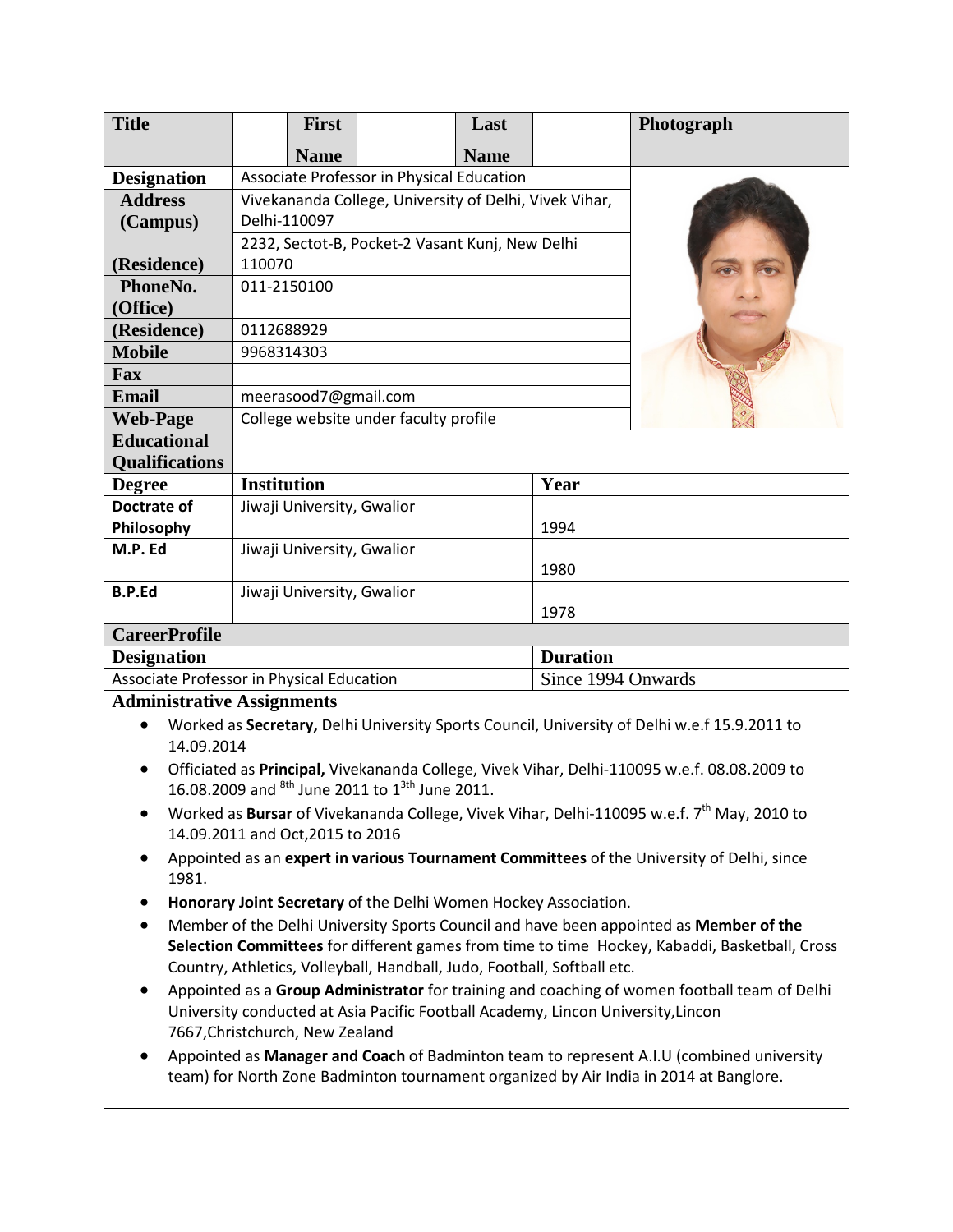## **Subjects Taught** Physical Education

#### **Areas of Interests:**

- Research work in the field of Physical Education.
- Organizing recreational programs.
- Physiology of Exercise.
- Coaching in Track and Field.
- Guiding and counseling.
- Youth welfare and Social service.

#### **Research Guidance:**

• supervision of students for improvement in training methodology and learning process for enhancement of performance

#### **Publications profile: Chapters in Book**

• Co-author in resource material (draft copy) for syllabus in Application Course in Physical Education in B.A Prog. III rd year subject Fitness Aerobics and Gym Operations.

#### **Papers Presented/ Published**

#### **Inter National**

**Proceedings**

- **Societal Impact of Doping in Sports** at UGC sponsor Asia Pacific International Conference, Nagpur, India on Sports and Exercise Psychology from 21 to 23 feb, 2013, ISBN-978-81-92465-2- 3. Pg. 305 **(Published)**
- **Sports Tourism: Designing for Success** presented at 13th ASFAA CONGRESS, Bali, Indonesia– "Designing to move for active Tourism" from 18 sept to 23 sept 2014 ,pg.41 **(Published)**

#### **Journal**

- Published a paper on "**Trends of Injuries in Female Sportsperson (A Cross Sectional Study from 1995 to 2007) in the** IJPEHSS March2015, Voume-4, Issue-1
- Published a paper on "**A Demography of Different Yogic Area of Research and Related Variables" in the** IJPEHSS October2015, Voume-4, Issue-2
- Published a paper on "**Comparison between the Trends of Sports Injuries of Male and Female"** in the Online International Interdisciplinary Research Journal, {Bi-Monthly}, ISSN 2249-9598, Volume-VI, Issue-I, Jan-Feb 2016 Issue
- Published a paper on "**A Demographical Study on the Distribution of Sports Injuries in Male"** in the Online International Interdisciplinary Research Journal, {Bi-Monthly}, ISSN 2249- 9598, Volume-VI, Issue-I, Jan-Feb 2016 Issue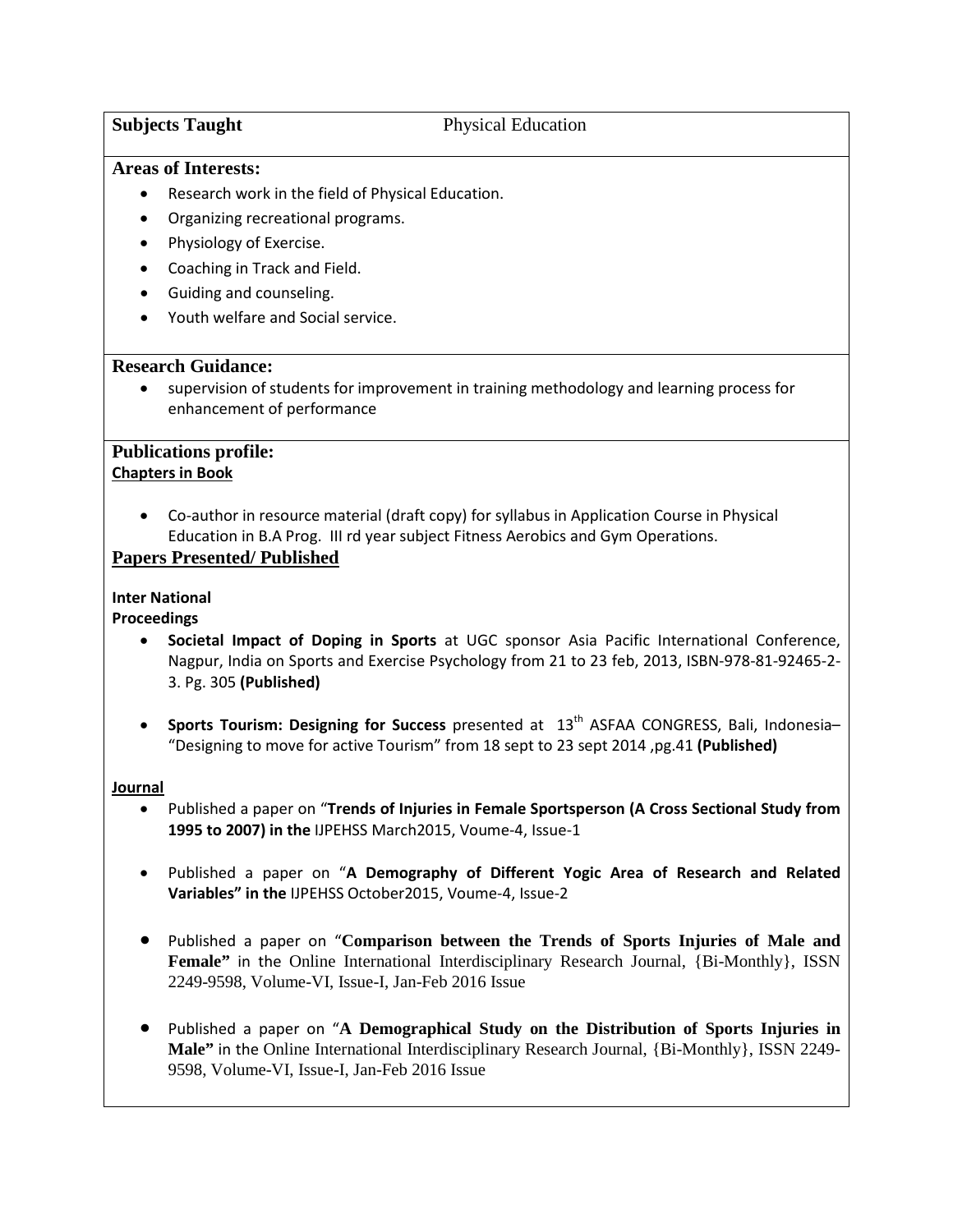- Published a paper"The effect of Physical Fitness programme on performance in selected Track And Field Events" in the RJAMS, IISN 0975-4083 april 2016,vol X1V, issue II pg146.
- Published a paper on **"Sports Law- A need for a Contemporary World**" in the International Research Journal of Social and Life Sciences, ISSN no. 0973-3914,vol XVII, year 2014, Dec 14,p.156-161

### **Conference organization/Presentations (in the last three years):**

 **Organized international conference** on "Sports economics and vision of London Olympics 2012" by Delhi University Sports Council as a secretary, Delhi India

## **ResearchProjects (MajorGrants/ ResearchCollaboration)**

• Worked as a Mentor in research project titled " **Exploring Psycho Social Pressures, Coping Strategies and Mental Toughness in Delhi University Sports Students"** sponsored by University of Delhi.

### **Awards and Distinctions: Distinctions Awards and Fellowships**

- **Merit Scholarship** from the Lakshmibai National College of Physical Education, Gwalior for the year 1975-76, 1977-78, 1978-79 and 1979-80.
- Awarded **Gold Medal** for being Topper in Master's in Physical Education Examination

#### **Sports Distinctions**

- Captain of the Jiwaji University athletic team 1977-78.
- Represented Jiwaji University as a member of the basketball team 1977-78.
- Represented Jiwaji University as a member of the kabaddi team 1978-79.
- Participated in the National Sports Festival for Women in the year 1976 and 1977 as a member of M. P. State Athletic team.
- Winners in the Inter College kabaddi tournament 1978-79.
- Runner Up in the Inter College kabaddi tournament 1977-78 and was captain of the mentioned team.
- Winner in the Inter College Basketball Tournament 1978-79.
- Runner up in the Inter College Basketball Tournament 1977-78.
- Winners in the Inter College Cricket Tournament 1975-76 and 1979-80.
- Was placed IIIrd in School National in Athletics 1972.
- Secured First position in the Inter College Athletics Meet for the years 1975-76, 1976-77, 1977- 78 and 1979-80.
- Secured third position in the Y.M.C.A. athletics meet held in the year 1976 at New Delhi.

## **Association with Professional Bodies:**

- **Executive Member** of All India Association for Sports for All
- **Honorary Joint Secretary** of the Delhi Women Hockey Association.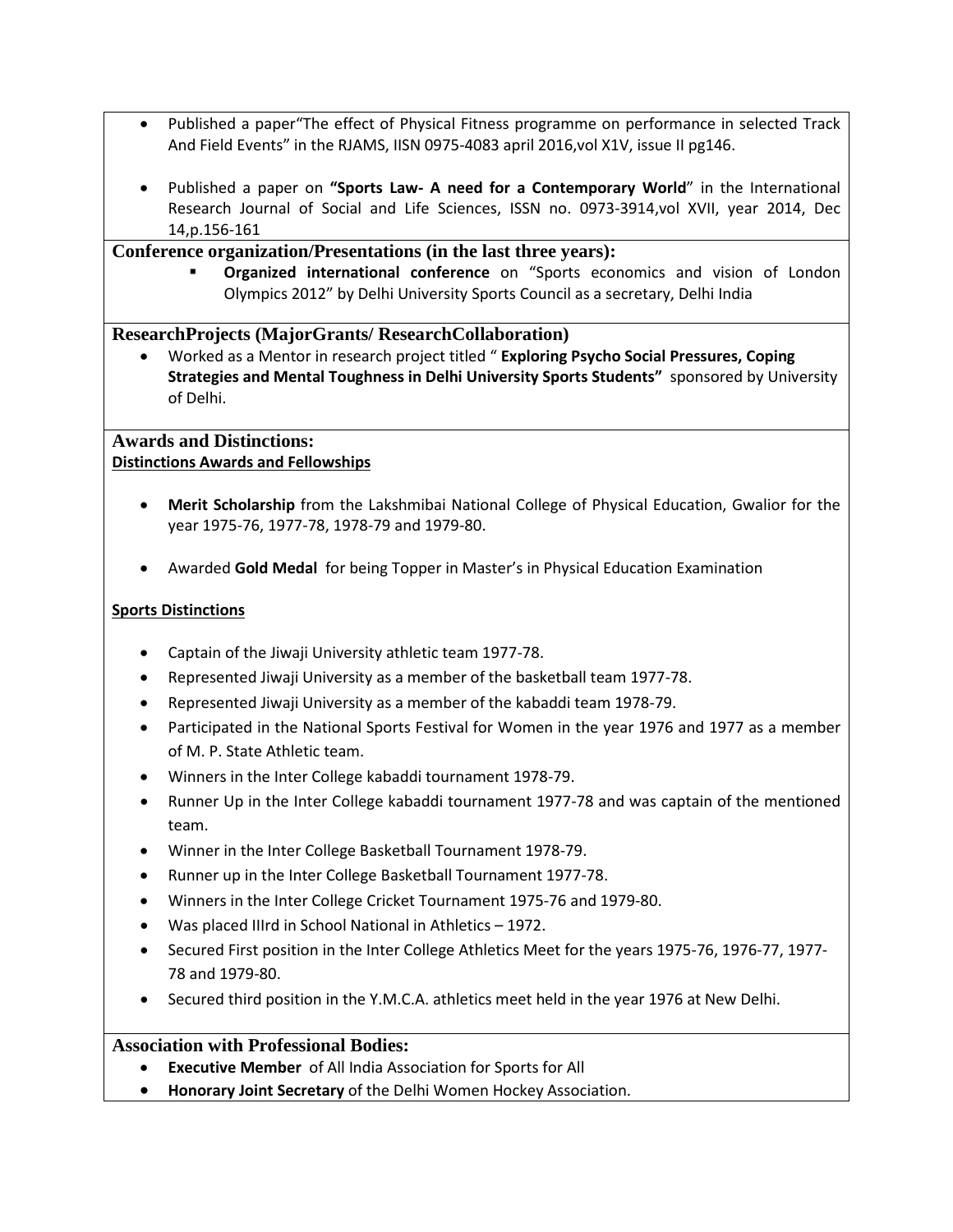## **OtherActivities Policy**

- Sports Admission policy enforced for undergraduate students since July 2012
- Sports Admission policy enforced for postgraduate students since July 2014

# **Invited Speaker, Panelist, Moderator, Reviewer ( conferences, journals)**

- Reviewer in  $13<sup>th</sup>$  ASFAA CONGRESS, Bali, Indonesia– "Designing to move for active Tourism" from 18 Sept to 23 Sept 2014
- Co-chairperson in National Conference on Role of physical activities on Holistic Personality Development held in March 2012
- Invited as a speaker in National Seminar on Curriculum and Syllabi Design in the Paradigm of Physical Education organized by IGIPESS, University of Delhi on 22<sup>nd</sup> March 2016

# **Professional Courses / Workshop**

- Attended the Faculty Development Programme on "Research Methodology using Statstical Package for Social sciences (SPSS) held at Vivekanand College, University of Delhi on 17, Nov,2015
- Attended the UGC sponsored **refreshers course** from 1<sup>st</sup> July, 2009 to 21<sup>st</sup> July, 2009 organized by C.P.D.H.E., Institute of Life Long Learning, University of Delhi.
- **Orientation Course** (OR-25) from 6<sup>th</sup> June to 01st July, 1994 organized by C.P.D.H.E. (University of Delhi)
- Attended the Delhi University (ILLL Workshop Tier-II CT workshop for **capacity building of Delhi University Faculty** from 1<sup>st</sup> April 2010 to 10 April 2010.
- Attended the U.G.C (SAM Workshop: **capacity building of women managers** in higher education from 27 Dec 2010 to 31<sup>st</sup> Dec 2010.
- Advanced **Football Training Programme with Lincon University** and the Asia Pacific football academy from  $24^{th}$  Feb. to  $15^{th}$  March 2013.
- Attended the **Sports administration course** of the Olympic Solidarity Sports Administration programme from 25<sup>th</sup> Nov. to 2<sup>nd</sup> Dec. 2002 in India at I.O.A., New Delhi
- National Workshop on Research methodology with SPSS organized by L.N.I.P.E, Center of advanced Studies , Gwalior from  $29<sup>th</sup>$  Oct-4<sup>th</sup> Nov 2015
- Attended the Information/Education Session on "Anti Doping in Sports" 6<sup>th</sup> & 7<sup>th</sup> October, 2007,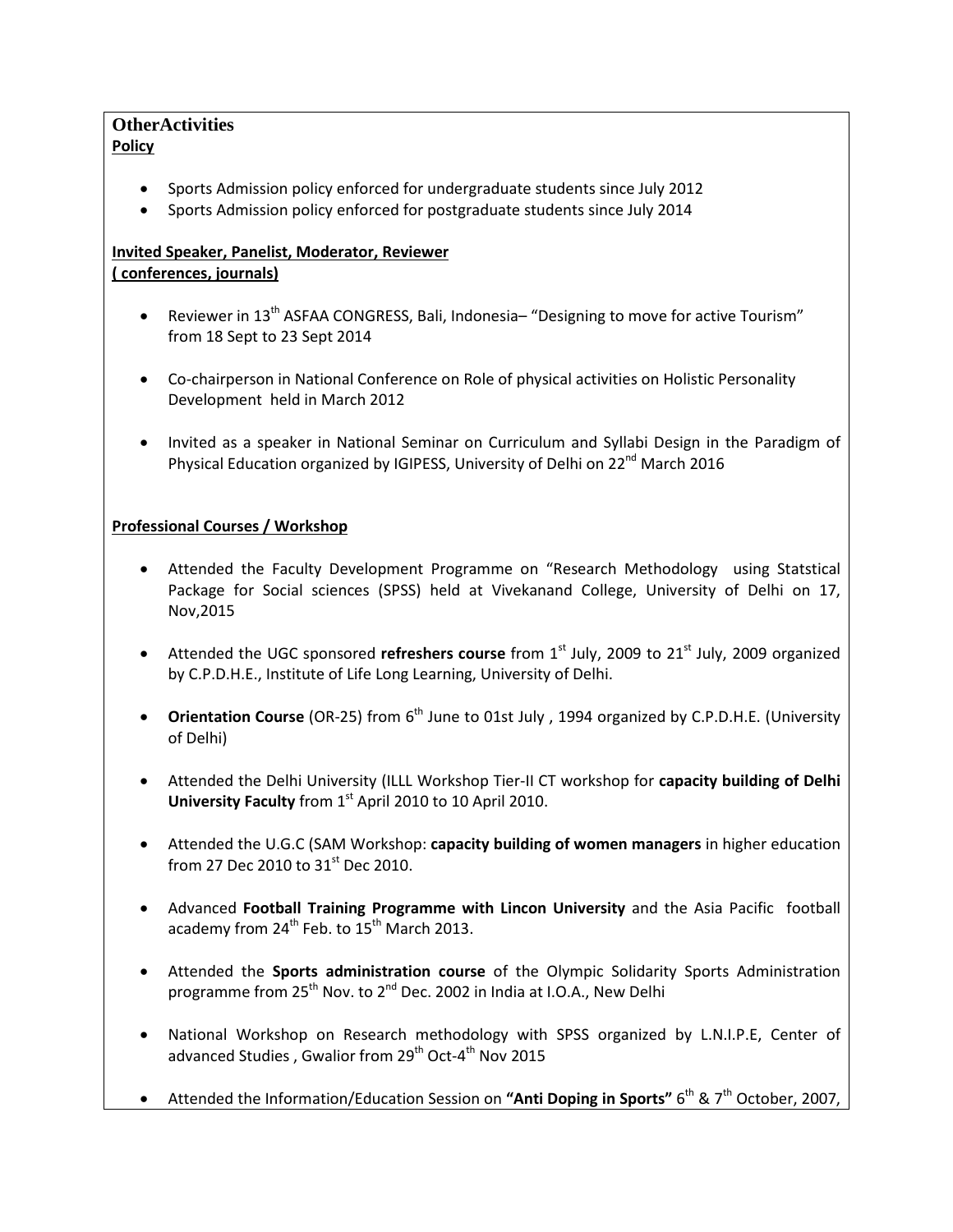New Delhi, India organized by Ministry of Youth Affairs & Sports, Govt. of India & Sports Authority of India in collaboration with WADA & NADA.

- Attended the workshop of **Indian Association of Sports Medicine** from 6 April 2001 to 08 April 2001
- Attended the **doping control sampling officers course** conducted on 6<sup>th</sup> November, 2009 by the Indian Federation of Sports Medicines at New Delhi.
- Attended the workshop of **Australian Trade Commission and Confederation of Indian Industries** on 10 April 2013
- Workshop on **"Fitness Aerobics and Gym Operations"** organized by Deptt. Of Physical Education and Sports Sciences, University of Delhi
- In-service Laboratory Practicals Training Workshop for B.A Prog. (Physical Education) organized by Department of Physical education and sports sciences, university of Delhi held at IGIPESS, Vikaspuri
- Workshop on Revisiting Application Course : **"Fitness Aerobics and Gym Operations"** organized by Deptt. Of Physical Education and Sports Sciences, University of Delhi held at Miranda House. College
- Workshop on **"Fitness Aerobics and Gym Operations"** organized by Deptt. Of Physical Education and Sports Sciences, University of Delhi held at Daulat Ram College

## **Membership of Professional / Academic Bodies**

- Member of the following Committees constituted by the Staff Council of the College.
	- Member A.D.C
	- Purchase
	- Convenor Sports

#### **Organising Experience**

- **Member of the organizing and administrative committee** for the Indira Gandhi Gold Cup (Hockey) 1994-95 held at the National Stadium, New Delhi.
- **Member of the organizing and administrative committee** for the Guardian Three Nation Women Hockey Tournament 1996 held at the Shivaji Stadium, New Delhi.
- **Member of the Organizing and administrative committee** for The Senior National Women Hockey Championship 1996 held at the National Stadium, New Delhi.
- **Officiated** in a number of matches and University Inter College Tournaments since 1981.